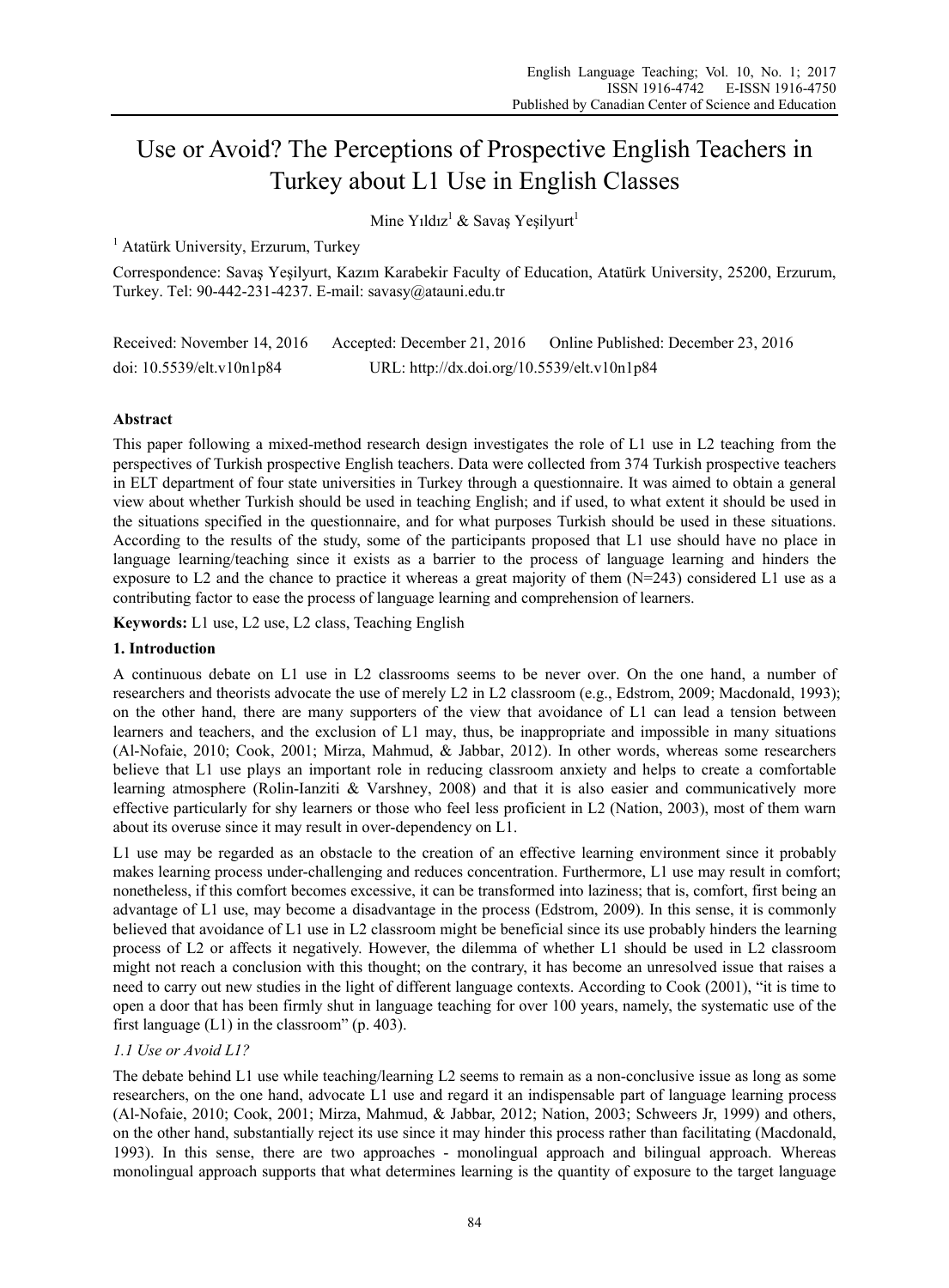itself, the latter focuses on the fact that the use of learners' mother tongue helps learners. In other words, those advocating monolingual approach believe that since L2 and L1 learning have some common features, particularly in terms of process, it is of great importance to prevent negative transfer from L1 knowledge to L2 learning through maximum exposure to L2 and least exposure to L1 (Krashen, 1981). For instance, according to Macdonald (1993), it is needless to use L1 or translation in language learning process; instead, the use of simple words and structures of the target language can be sufficient to guide learners so as to infer or reveal the meanings of unknown phrases, abstract words, and most difficult expressions in the target language. However, the theorists supporting bilingual approach contrarily criticize the complete exclusion of L1 from L2 classes and rather emphasize a reasonable and proper use of L1 (Storch & Wigglesworth, 2003; Thompson & Harrison, 2014; White & Storch, 2012). In his study reviewing monolingual strategies in multilingual classes, Cummins (2007) provided three instructional assumptions such as (i) exclusive use of target language, (ii) no translation between L1 and L2; and (iii) keeping two languages rigidly separate but got almost no evidence for the effectiveness of these strategies; instead, using bilingual instructional strategies "together with monolingual strategies in a balanced and complementary way" was found more efficient (p. 221). Similarly, according to Creese and Blackledge (2010), students following certain 'bilingual strategies' may create 'translanguaging'- shifting between L1 and L2. For example, while producing L2 utterances, students sometimes need to take help from their first language in order to convey messages in the target language. Moreover, the study by Celik (2008), presenting a brief snapshot of the views regarding the use of L1 while teaching L2, concluded that L1, if used properly, may have a facilitating role in the process of L2 learning rather than being a barrier to it.

Many studies on students and teachers' attitudes toward L1 use in L2 classes in different language contexts have demonstrated that both teachers and students supported the use of L1 while teaching L2. For instance, Schweers Jr (1999), in his study on the use of Spanish (L1) in teaching English (L2) found out that almost all of the students believed that L1 should be used in English classes since it may provide better understanding of L2 texts. He also suggested that using L1 enabled the learners to develop positive attitudes toward English and also encouraged them to learn more English because they probably felt more comfortable, less tense and less lost when using L1; on the contrary, the complete elimination of L1 from L2 class might be very frustrating particularly for lower-level learners.

In another similar study on students and teachers' attitudes towards using Arabic (L1) in L2 class, Al-Nofaie (2010) illustrated that both students and teachers supported L1 use. Although teachers emphasized the importance of L1 in their classes, they, at the same time, warned about the improper and excessive use of L1; however, students preferred L1 to be used in many situations. Likewise, Alshammari (2011) indicated that a judicious and well-timed use of Arabic (L1) in L2 classroom by both teachers and students might have some very useful results particularly in terms of increasing learners' comprehension. In addition, for those learners whose language proficiency is lower, L1 use can be an important device in language learning particularly as it can serve as a means to save time and increase learners' motivation (Cianflone, 2009).

However, according to Levine (2003), in contrast to instructors, students seemed to use less target language and instead prefers first language; moreover, if used, it was generally used while speaking with their instructor rather than their classmates. Besides some factors such as activity type (Rolin-Ianziti & Brownlie, 2002), lack of time, problems with classroom management, linguistic limitation of nonnative teachers (Bateman, 2008), which have impact on the use of target language, language preference of students in class also seems to depend on the language, first language or target language, used by the teacher (Thompson & Harrison, 2014).

## *1.2 When or Why is L1 Used?*

Besides the researchers, like Franke and Sauveur (cited in Richards & Rodgers, 2001), who advocate Direct Method, a kind of monolingual approach in which mother tongue is avoided and target language is presented in contexts generally trough realia, there are also a number of researchers who stand on the opposite side proposing that proper and reasonable use of L1 can be very beneficial to fulfill some specific purposes. For instance, Atkinson (1987), Rolin-Ianziti and Brownlie (2002), Cianflone (2009), and Littlewood and Yu (2011) suggest various functions of L1 use and are in favor of its limited use particularly for adult learners.

In their study, Mirza et al. (2012) revealed that L1 (Bangla) is preferred by teachers of tertiary level in English language teaching classes particularly when presenting complex grammar structures and new vocabulary and expressions, giving instructions to students, etc. In her study examining the functions of L1 in Turkish-EFL classes through audio-recorded observations of lessons and semi-structured interviews with teachers in a secondary school in Turkey, Sali (2014) demonstrated that teachers used L1 for either academic (to communicate the content of the lesson) or managerial (to regulate efficient classroom interaction) purposes.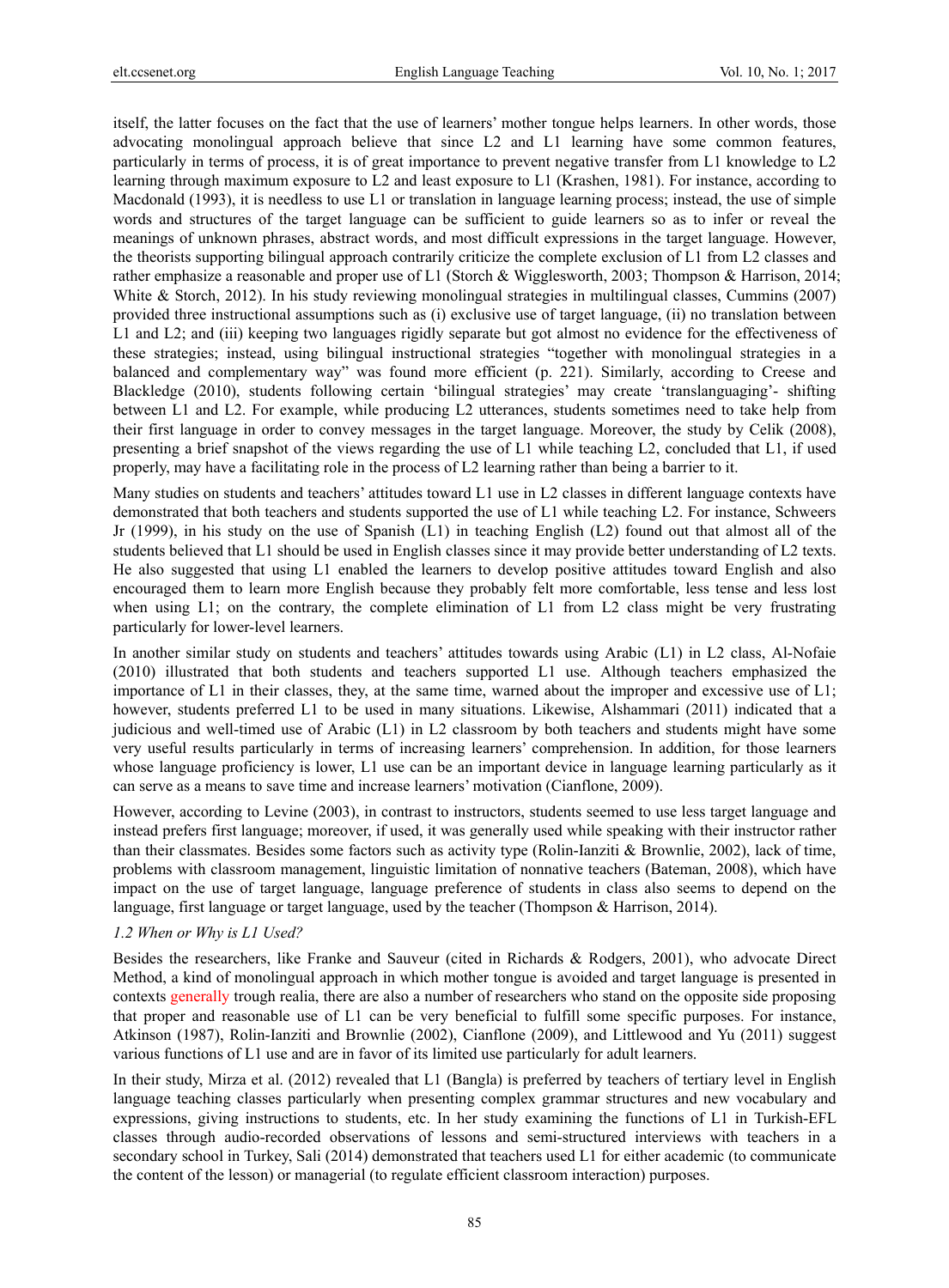Through a close and iterative examination of the data collected from college students in Saudi Arabia, Storch and Aldosari (2010) identified a working list of possible applications of L1 as: task management, discussing and generating ideas, grammar, vocabulary and mechanics deliberations. Moreover, Littlewood and Yu (2011) investigating for what purposes English teachers use L1 (Cantonese or Putonghua) in Hong Kong (HK) and Mainland China (MC) have suggested that teachers switch to their L1 particularly when "establishing constructive social relationships", "communicating complex meanings to ensure understanding and/or save time ('explaining difficult grammar' for the MC group, 'giving the meaning of unknown words' for the HK group)", and "maintaining control over the classroom environment" (p. 68). Similarly, Brooks-Lewis (2009) advocated that the L1 can be a useful resource in FL teaching to promote student confidence in the classroom and to make 'learning meaningful and easier' (p. 234). In addition to learning purposes, L1 is also used to make the learning environment enjoyable so as to encourage the students to engage with L2 (De La Campa & Nassaji, 2009).

In the light of these studies, it is clear that L1 is used by both teachers and learners for a variety of reasons and purposes such as grammar instruction (Edstrom, 2006; Levine, 2003; Littlewood & Yu, 2011; Mirza et al., 2012; Storch & Aldosari, 2010), explanation of vocabulary (White & Storch, 2012), classroom management (Bateman, 2008; Edstrom, 2006; Littlewood & Yu, 2011), giving instructions in classroom activities (Lo, 2015; Mirza et al., 2012; Storch & Wigglesworth, 2003), providing an enjoyable learning environment (De La Campa & Nassaji, 2009), giving feedback to students (Üstünel & Seedhouse, 2005), fostering collaborative interaction (Qian, Tian, & Wang, 2009; Scott & Fuente, 2008) and so forth. However, there is still no consensus about the use of L1 in L2 classes in that while some researchers support maximum L2 use and limited or no L1 use, others criticize banning L1 from L2 classes and emphasize a proper and well-timed use of it.

As it is in all other countries where English is taught as a foreign or second language, the use of L1 (Turkish) in the process of teaching English is common in Turkey as well. However, the studies conducted on the students and teachers' attitudes toward the use of Turkish in English classroom are unfortunately few and far between (Kayaoğlu, 2012; Sali, 2014; Sarıçoban, 2010). Therefore, the present study that aims to reveal the prospective teachers' attitudes toward Turkish use while teaching English is an attempt to get to advance research in the field and fill the gap in the Turkish context. This study also aims to answer the following questions:

1) What are the perceptions of Turkish prospective teachers in ELT department on the use of Turkish while teaching English?

- a) Should teachers use Turkish in English teaching?
- 2) For what purposes should Turkish be used in English classrooms?
- 3) To what extent should Turkish be used in the situations specified in this study?

# **2. Methodology**

We followed a survey design that is used "to describe the attitudes, opinions, behaviors, or characteristics of the population"(Creswell, 2005, p. 354) by using a questionnaire.

## *2.1 Data Collection and Instruments*

As a data collection instrument, we applied a questionnaire since it "is relatively economical, has the same questions for all subjects, and can ensure anonymity" (McMillan & Schumacher, 2006, p. 194). We adopted it from the questionnaire in the study of Anh (2010) about the Vietnamese university teachers' attitudes toward the use of Vietnamese in English language teaching. In this sense, some minor changes were made in both wording (e.g. Turkish instead of Vietnamese) and format. The questionnaire consists of eight five-Likert scale questions ranging from 5 (always) to 1 (never) and an open-ended question on why L1 use should be avoided besides the completion of sentences to explain the reasons why Turkish should be used in those situations specified in the questionnaire (e.g. explaining new words because…). However, just those participants who responded the question whether Turkish should be used in English classes as "No" answered the open-ended question and thus by providing the reason why it should not be used completed the questionnaire. The questionnaire was applied in English and to the student teachers at ELT departments of four different state universities in the 2015-2016 academic year.

## *2.2 Data Analysis*

The quantitative data were computed into and analyzed by IBM-SPSS 20.0 for descriptive results. The qualitative data obtained through the responses of those students who rejected L1 use in English classes and the explanations of the others for Turkish use in the situations specified in the questionnaire were analyzed in the light of content analysis which enables the researcher to make "replicable and valid inferences from texts to the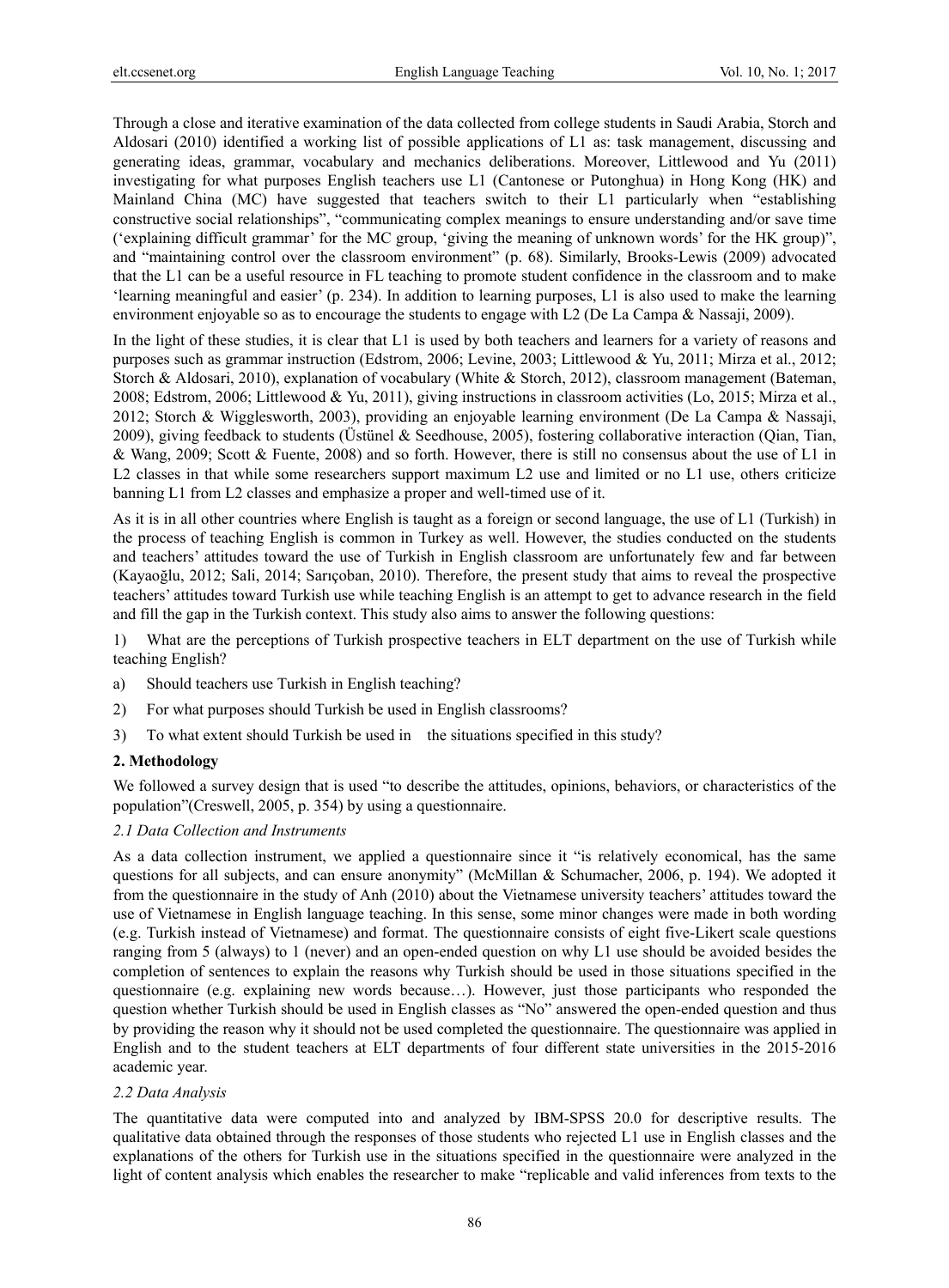contexts of their use" (Krippendorf, 2004, p. 18). All codes and categories were also checked by a third researcher.

## *2.3 Participants*

As seen in Table 1, a total of 374 student teachers (89 male and 285 female) from four different state universities in different regions of Turkey responded the questionnaire. Their ages ranged between 18 and 33 years and except for two students whose mother tongues are Turkmen, all other students reported to have the same L1- Turkish.

| Gender       | N   | Age       | Number of years of studying English |
|--------------|-----|-----------|-------------------------------------|
| Male         | 89  | 18-33     | $3-16$                              |
| Mean         |     | 21,11     | 7,67                                |
| Female       | 285 | $18 - 30$ | $3 - 20$                            |
| Mean         |     | 20,47     | 8,22                                |
| <b>TOTAL</b> | 374 |           |                                     |

#### Table 1. The participants

## **3. Results and Discussion**

The results of the quantitative data were descriptively displayed in Table 2. It demonstrates that 65,2% (243 student teachers) of the participants are of the opinion that Turkish should be used in the process of English teaching. However, 34,8% (131 student teachers) of them do not advocate Turkish use in English classes. It can be said that the number of those who support avoidance of L1 use is not low at all. First, the views of the participants who reject L1 use are presented, and then explanations of others who believe that L1 should take part in language learning process are explained in detail. The excerpts from the participants for the related codes and categories are presented with the number of the participant (e.g. P1).

## Table 2. Participants' attitudes toward the use of L1 (Turkish)

|                                                     |        | Yes |      | No  |               |
|-----------------------------------------------------|--------|-----|------|-----|---------------|
|                                                     |        | N   | $\%$ | N   | $\frac{0}{0}$ |
| Should teachers use <i>Turkish</i> in teaching Male |        | 54  | 60,7 | 35  | 39,3          |
| English?                                            | Female | 189 | 66.7 | 96  | 33,3          |
|                                                     | Total  | 243 | 65.2 | 131 | 34,8          |

The participants who believe Turkish use is not beneficial in English classes also explained why they think it should not be used; however, five of them did not provide any specific reasons. We presented only one category involving all codes; therefore, the responses were interpreted under the codes submitted in the table below.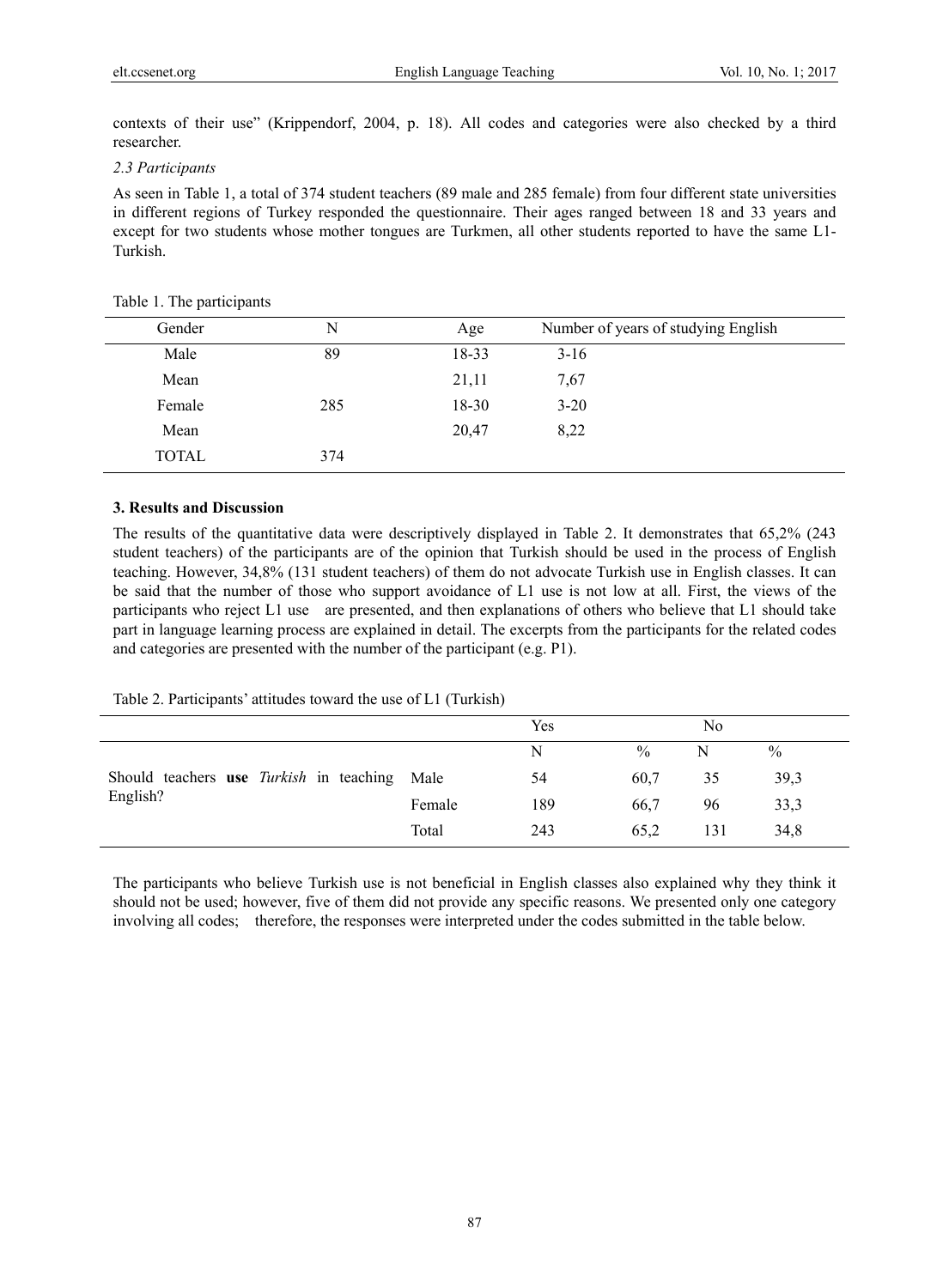| Category                 | Codes                                                         | Frequency |
|--------------------------|---------------------------------------------------------------|-----------|
|                          | $L1$ use                                                      |           |
|                          | decreases the amount of exposure to target language (English) | 38        |
| use                      | restricts opportunity to make practice                        | 38        |
|                          | blinds speaking ability                                       | 19        |
|                          | makes students lazy                                           | 9         |
| impact of L1<br>Negative | exists as a barrier to language learning                      | 9         |
|                          | becomes a bad habit formation                                 | 6         |
|                          | limits teaching in real atmosphere                            | 6         |
|                          | inhibits L2 acquisition                                       | 6         |
|                          | ignores differences between English and Turkish               |           |
|                          | leads to some problems                                        | 2         |
|                          | TOTAL.                                                        | 138*      |
|                          |                                                               |           |

#### Table 3. Reasons why Turkish should not be used in English classes

\*Some of the participants reported more than one reason.

As seen in the table, most of the students who do not support the use of Turkish in English classes mostly believe that learners should be exposed to the target language as much as possible. In their opinion, only when they hear, read or write in the target language, they can learn it accurately and efficiently. For instance, one of the students stated that:

*We are learning a new language. Because of that, teachers should not use Turkish. Maybe, at first it [the use of target language] can be difficult but I think it will be more effective (P-190).* 

Similarly, another student points out that Turkish should be avoided in the process of language learning as much as possible; instead, L2 should gain dominance in English classes and his words clearly illustrate this explanation:

*Exposure to target language accommodates the learning process. The use of L1 should be limited as much as possible to direct learners' cognitive functions towards the target language. Although it can be tough [difficult] to get it started with a proper feedback chain and reinforcement, L2 can be dominant in classes (P-215).* 

 Besides, several students stated that they should try to speak English as much as possible to be able to practice and improve their new language and that the class is the only place to have a chance to talk and listen to English since they always speak Turkish in other places and English has almost no place in daily life. The following statement is a good example:

*Learning English as a second language needs practice. If one learns it in a country where another language is spoken, for instance in Turkey, s/he has no chance to speak English in everyday life. So, class is the only place where they can practice and hear [English]. English teacher's speaking English [If a teacher speaks English, it] will be very beneficial (P-32).* 

Moreover, some participants believe that besides wiping out the opportunity to make practice, the use of L1 also hinders thinking in the target language and thus blinds the skill of speaking. As long as they speak Turkish instead of English in L2 classes, they cannot improve their English particularly in terms of speaking. On the contrary, if they are encouraged to think in English and use just it in class, they will have to produce something in English. It was illustrated by one of the participants as follows:

*If students are asked to speak Turkish, it will not help them to improve themselves in terms of being a good speaker of English. They won't [will not] have a chance to think as the way [the] English do (P-291).* 

In line with their experience of learning English, some participants also stated that teaching English through the use of Turkish just fosters grammar teaching but not teaching other skills particularly speaking. One participant (P-301) clarifies it with his words as follows:

*I have been taught by my English teachers in my mother tongue, and so, I think I am bad at speaking English. My teachers only tried to teach grammar; they don't [did not] emphasize [focus] on making students speak*  (P-301)*.* 

Furthermore, some students believe that sinceTurkish is their own language, it is much easier to speak or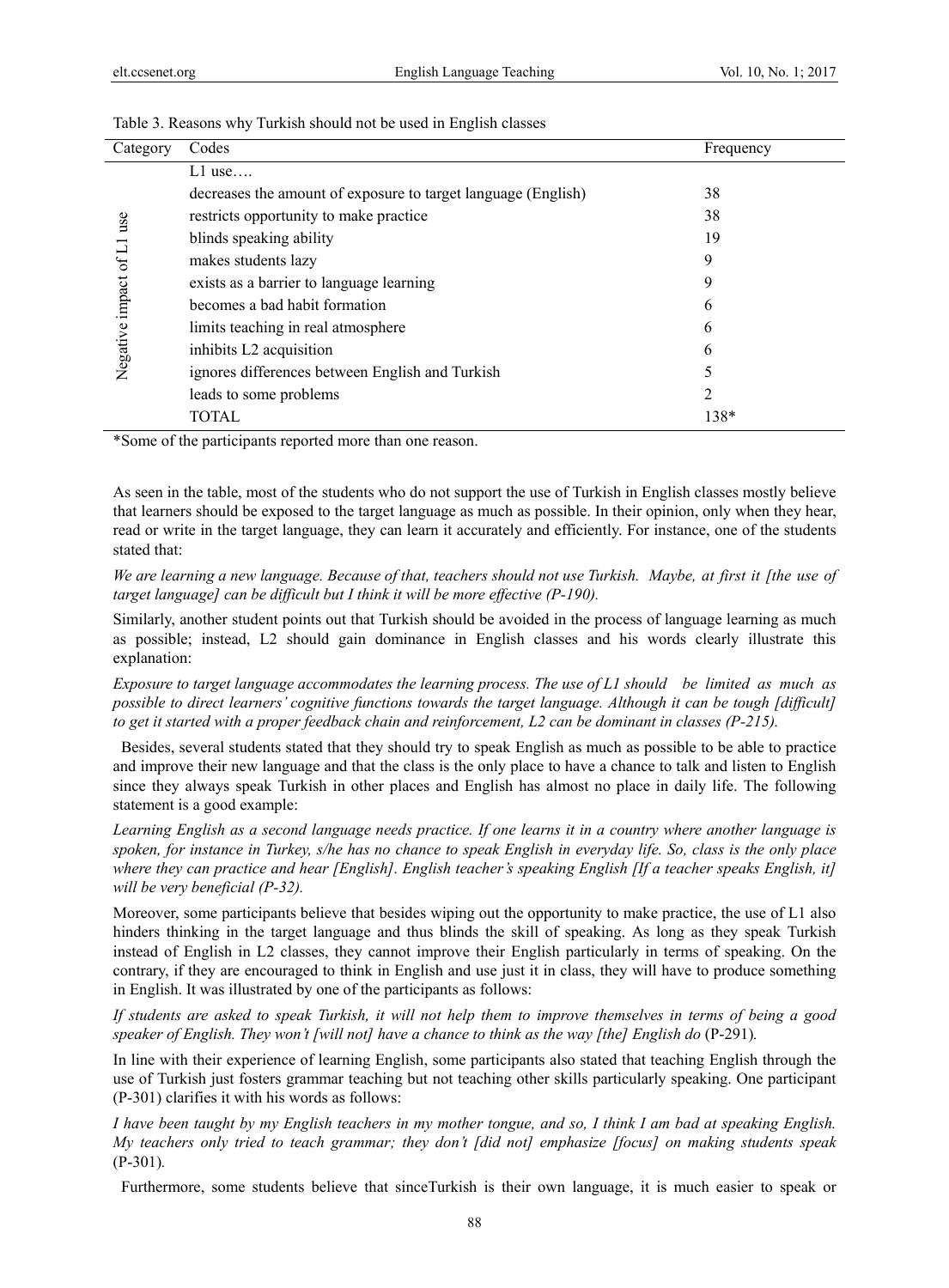produce something in it. If teachers use or allow the students to use their mother tongue, they will not exert themselves to speak or use target language; instead, they will go on expressing themselves in their L1 (Turkish). In other words, switching to Turkish in English classes makes the learners lazy and constrains them from using the target language. One student clearly stated that:

*If Turkish is used in the class, students will not be willing to express their ideas by using English and they will tend to use Turkish in every difficult situation they encounter (P-224).* 

Another reason provided by the student teachers why Turkish should not be used in English language teaching is that it is regarded as a barrier to the process of language learning. According to these students, Turkish probably hinders and decelerates this process rather than facilitating. The case was exemplified by one of the students' words:

*When Turkish is used as a second source for better understanding in teaching English, the students can get accustomed to using our [their] mother tongue rather than the target language. So, proficiency and efficacy in L2 will take longer time than usual* (P-285)*.* 

Likewise, one of the participants stated that:

*Using Turkish hinders English learning; it does not help in this process* (P-171)*.* 

Another idea obtained through the responses of the participants is that L1 use becomes a bad habit formation; that is, some of the participants reject L1 use in L2 classes as they believe that if teachers or learners always use mother tongue, they may get accustomed to using only L1. The words of two participants are good examples:

*It leads to bad habit formation. L2 should be used as it enables them to speak English (P-175).* 

*It causes bad habit formation and the learners want to speak Turkish in the future (P-183).* 

 Similarly, some student teachers are of the opinion that a foreign or second language should be taught in a natural atmosphere so as to provide effective and permanent learning and that aim can be achieved through the mere use of L2. As stated in the following extract, while teaching English, teachers should use only English and thus provide real language learning environment through authentic materials in the target language:

*If we want to teach the language in a natural way like [as] they learn [their] L1, we should not use Turkish. English can be learned in [using] the same language and the same culture* (P-173).

Moreover, L1 use in language classes is also rejected by some participants since it inhibits acquisition of L2. They assert that we acquire our mother tongue using it everywhere and every time, so we should learn a new language in the same way particularly if we want to speak accurately and fluently. The importance of L2 use in L2 classes was demonstrated by the words of a participant:

*Because acquisition is highly important for students in the process of language learning … Students should be exposed to English all the time (P-178).* 

Another student also stated that:

*If we want to acquire English, our first language should not be used during the class (P-302).* 

Some of the students who reject the use of Turkish in English classes stated that differences between Turkish and English languages and cultures might lead to some problems in the class. They are also of the opinion that if Turkish is used instead of English while teaching English, students may transfer some structures or items from their own language to their target language, which results in negative transfer and blocks their learning processes. The following examples simply illustrate that:

*English is a different language from ours. Therefore, learners may be confused about the phonological and grammatical features between the target language and first language (P-324).* 

*Because sometimes using L1 in the class can make students be confused due to the differences between two languages, it can cause some problems such as interlingual problems. Day by day students will get used to using English even if they feel shy at the beginning of the process (P-166).* 

The last reason presented by the participants for why L1 use should be avoided in L2 class is that it probably leads to some problems. They believe that if students or teachers always use first language, they may encounter some problems resulting from the context where they learn the target language. That was simply summarized by one of the participants (P-195) as follows:

*If the target language is English, there is no logical reason to use the first language. All of the students must be exposed to language [target language]. Otherwise, they need much more exercises, and it causes some problems*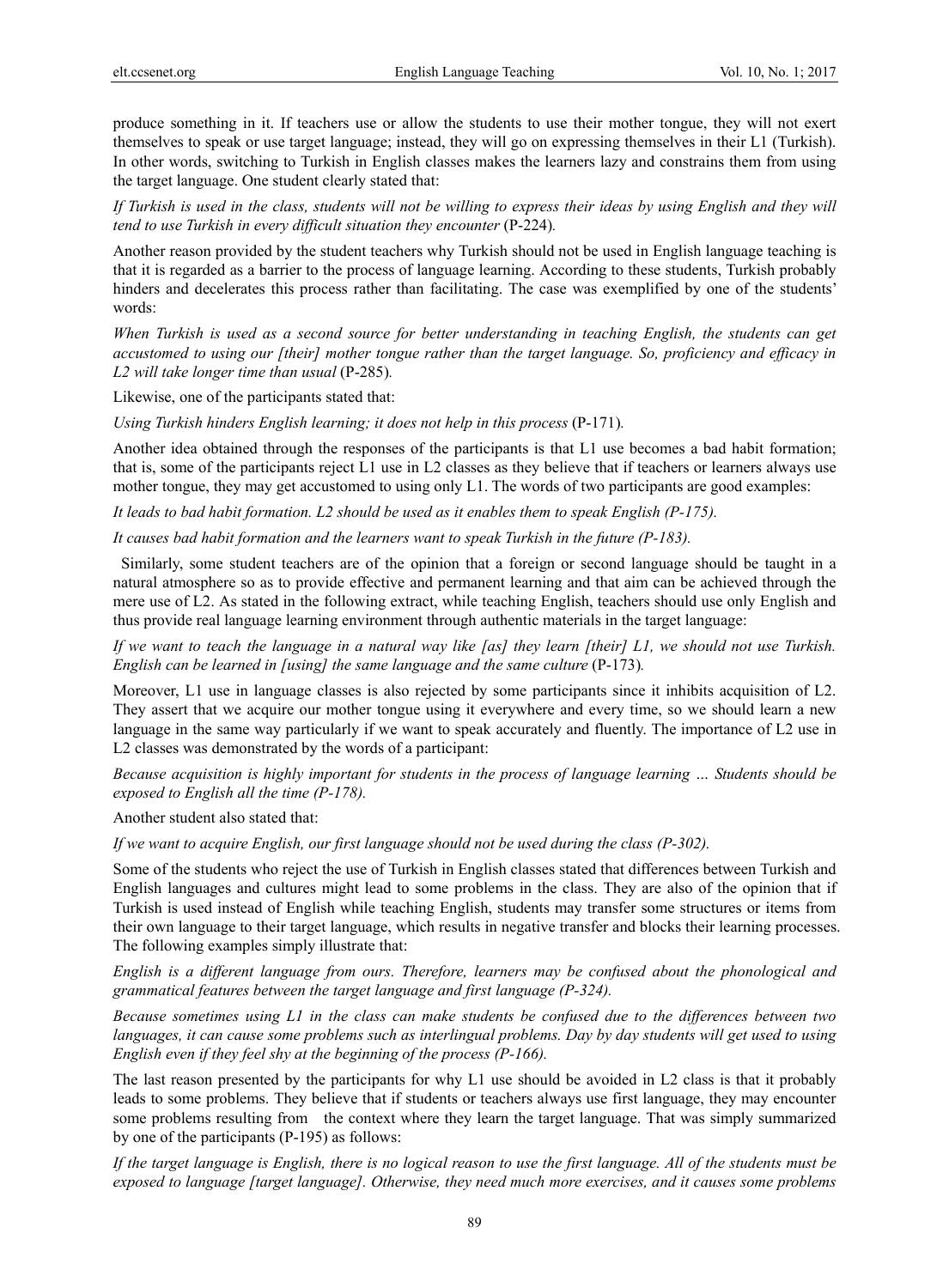## *since they do not live in native speakers' area (P-195).*

In compatible with the views of the researchers who advocate monolingual approach and naturally the mere use of L2 (e.g., Atkinson, 1987; Krashen, 1982 etc.), some of the participants object to the use of L1 since they believe that using only L2 in the class increases the chance of exposure to the target language, to make practice, and thus develops confidence in speaking and listening skills. Similarly, the use of L1 may contrarily blind speaking ability and make the students lazy; thus, they regard L1 as a barrier to the process of language learning. In consistent with Macdonald (1993), the student teachers assert that L2 should be acquired in real atmosphere through its authentic use; therefore, instead of L1 use or translation, explaining those structures or words the students have difficulty comprehending through simple words may be sufficient to provide them with clues to infer or grab the meaning and there is no need to use L1 or translation. Furthermore, the participants also believe that differences between Turkish and English may result in negative transfer that hinders language learning and leads to some problems.

In contrast to those who reject L1 use, the number of the student teachers who believe that L1 should be used in L2 class is quite high. Table 4 demonstrates their attitudes to what extent L1 should be used in particular situations:

Table 4. Students' attitudes to what extent Turkish should be used in those situations specified in the questionnaire

| While                                   | N   | Mean | <b>SD</b> |
|-----------------------------------------|-----|------|-----------|
| explaining new words                    | 243 | 3,06 | 1,10      |
| explaining grammatical points           | 243 | 3,41 | 1,00      |
| giving instructions about activities    | 243 | 2,67 | 1,12      |
| checking for understanding              | 243 | 2,88 | 1,27      |
| giving feedback to individuals          | 243 | 2,78 | 1,14      |
| joking with students                    | 243 | 2,76 | 1,09      |
| discussing classroom methods            | 243 | 2,96 | 1,06      |
| testing (e.g., doing translation tests) | 243 | 2,85 | 1,17      |
| Valid N (listwise)                      | 243 |      |           |

Table 4 illustrates the participants' attitudes toward Turkish use, particularly for what purposes and to what extent Turkish should be used while teaching English. Only those participants who answered the question regarding L1 use in L2 class as "Yes" went on responding the following questions in the questionnaire. They were asked to choose the number that best matches their attitude toward using Turkish ranging from 5 (always) to 1 (never). The mean scores in the table that are 3 or almost 3 refer to the adverb of frequency "sometimes". In this sense, it is clear in the table that participants believe Turkish should *sometimes* be used while explaining new words, giving instructions, explaining grammar, checking for understanding, giving feedback, joking with students, discussing classroom activities, and testing.

Table 5. The reasons why Turkish should be used in English language teaching

| When                    | Because                                                             | When                          | Because                                                                                                      |
|-------------------------|---------------------------------------------------------------------|-------------------------------|--------------------------------------------------------------------------------------------------------------|
| explaining<br>new words | students can make connections<br>words<br>have<br>may<br>some<br>no | checking for<br>understanding | it is of great importance for teachers<br>to see whether students understand                                 |
|                         | explanation in English<br>there may be some differences in          |                               | students may feel more relaxed to<br>express themselves                                                      |
|                         | meaning                                                             |                               | teachers can control in this way                                                                             |
|                         | it will be better to use bilingual<br>dictionary                    |                               | teachers<br>need<br>be<br>to<br><b>SURE/CERTAIN</b><br>about<br>whether<br>they [students] understand or not |
|                         | students can understand well and                                    |                               |                                                                                                              |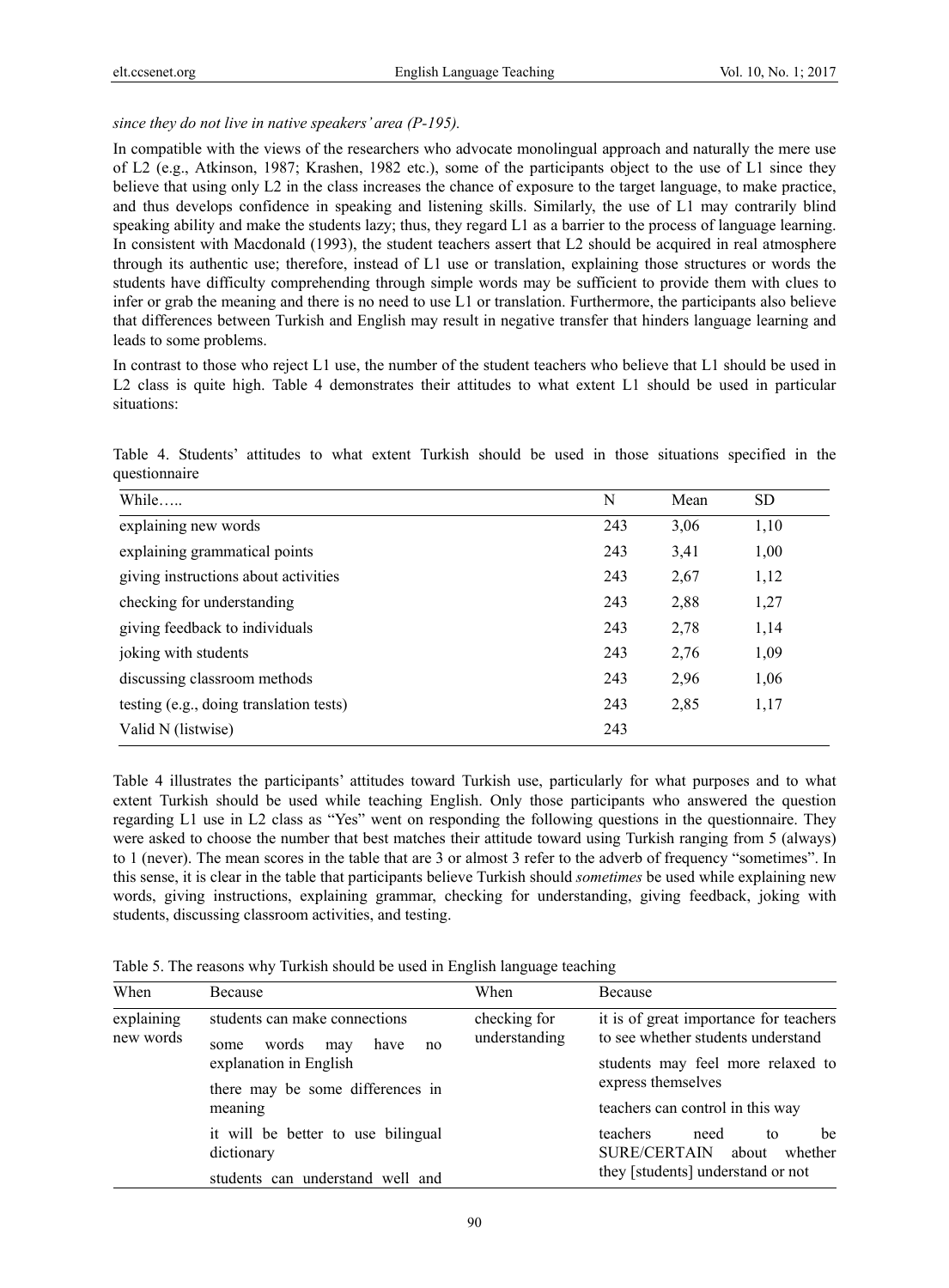|                                               | easily                                                                   | giving feedback to it is more effective |                                                                                                                                     |  |
|-----------------------------------------------|--------------------------------------------------------------------------|-----------------------------------------|-------------------------------------------------------------------------------------------------------------------------------------|--|
|                                               | students can learn clearly                                               | individuals                             | teachers can make corrections easily                                                                                                |  |
|                                               | students can keep new words in                                           |                                         | students feel relaxed                                                                                                               |  |
|                                               | mind easily                                                              |                                         | it motivates students                                                                                                               |  |
|                                               | there may be some words with<br>multi-meanings                           |                                         | students will be aware of their<br>process                                                                                          |  |
|                                               | it is necessary                                                          |                                         | students will see their levels                                                                                                      |  |
|                                               | some words cannot be understood                                          |                                         | it helps the students to find out their                                                                                             |  |
|                                               | sometimes it can be complex to<br>understand                             |                                         | mistakes<br>all students wonder what teacher                                                                                        |  |
|                                               | it helps to clarify the meaning                                          |                                         | thinks about them but they may not<br>understand<br>when<br>explained in<br>English. Therefore, it will ease their<br>understanding |  |
| explaining                                    | it provides better learning                                              | joking with                             | students can get bored                                                                                                              |  |
| grammatical                                   | it facilitates understanding                                             | students                                | it helps students to feel relax                                                                                                     |  |
| points                                        | students can learn completely                                            |                                         | it makes lessons enjoyable                                                                                                          |  |
|                                               | it is more effective                                                     |                                         | their sense of humor is different                                                                                                   |  |
|                                               | students may not understand in<br>English                                |                                         | it increases interaction between<br>student and teacher                                                                             |  |
|                                               | it is more clear                                                         |                                         | students may not understand jokes<br>in English                                                                                     |  |
|                                               | teacher can give similarities                                            |                                         | it makes students relax                                                                                                             |  |
|                                               | educational system (YDS exam)<br>requires it                             |                                         | it is more enjoyable                                                                                                                |  |
|                                               | grammar-oriented<br>teaching<br>1S<br>preferred                          |                                         | jokes in English may not be<br>understood                                                                                           |  |
|                                               | it helps students to internalize the<br>rules by comparing two languages |                                         | expressions<br>can<br>be<br>some<br>meaningful only when told in the                                                                |  |
|                                               | students cannot grab the point if it<br>is not taught in L1              |                                         | native language                                                                                                                     |  |
|                                               | grammar rules are very abstract and<br>difficult to understand           |                                         |                                                                                                                                     |  |
| giving<br>instructions<br>about<br>activities | students may not understand in                                           | discussing<br>classroom methods         | it provides feedback                                                                                                                |  |
|                                               | English                                                                  |                                         | it is more effective                                                                                                                |  |
|                                               | it can be more complicated                                               |                                         | sometimes students' level may be                                                                                                    |  |
|                                               | students should understand clearly                                       |                                         | lower                                                                                                                               |  |
|                                               | they may fail if they do not<br>understand                               |                                         | themselves<br>they<br>can<br>express<br>comfortably                                                                                 |  |
|                                               | they should know what to do                                              |                                         | [English] language competence of                                                                                                    |  |
|                                               | they can be easily-involved                                              |                                         | learners may not be adequate for<br>discussion.                                                                                     |  |
|                                               | it saves time                                                            |                                         |                                                                                                                                     |  |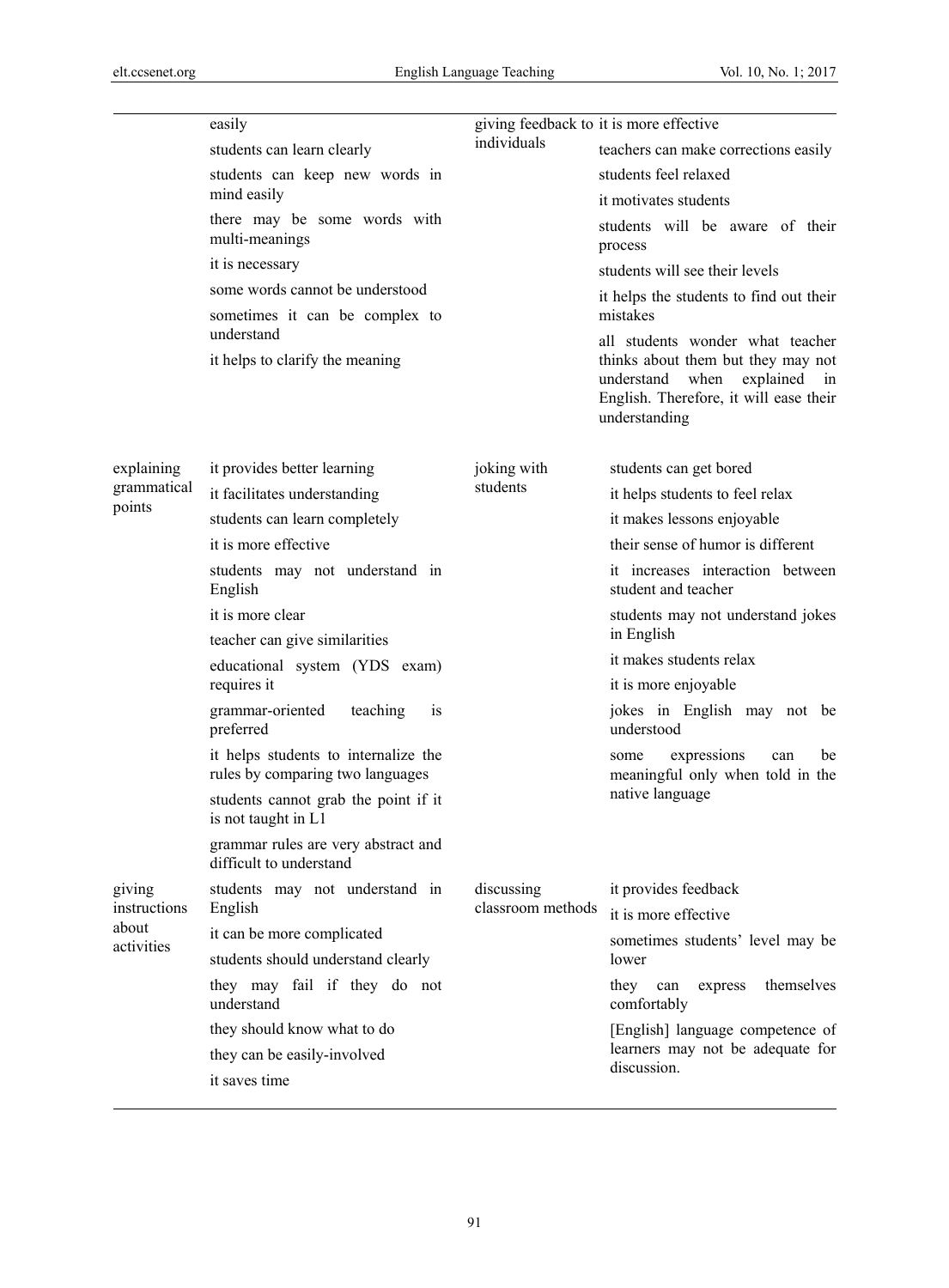| instructions are so important for<br>classroom management                              | testing (e.g., doing there are generally written exams<br>translation tests) rather than oral exams |
|----------------------------------------------------------------------------------------|-----------------------------------------------------------------------------------------------------|
| it prevents misunderstanding<br>some students may not understand                       | teachers can see the students'<br>levels                                                            |
| and thus cannot participate in<br>activities                                           | if teachers explain what the<br>students are required to do, it will                                |
| If students do not understand the<br>instructions how can they do the<br>instructions? | be easier<br>for the exams in Turkey (YDS,<br>LYS) translation is very important                    |
| If students do not understand them,<br>they may have some problems                     |                                                                                                     |

In Table 4, it can be seen that the students advocating Turkish use in English classroom believe that Turkish should *sometimes* be used while explaining new words (*M=3.06, SD=1.10*). In this sense, most of them pointed out that when they first encounter a word, it may be difficult to understand its meaning in English particularly for those at lower-level of English proficiency; instead, if it is explained in Turkish, every student can easily understand its meaning. The following responses below summarize the overall responses in this category:

*…because students can understand well and easily (P-281).* 

*...because it helps to clarify the meaning (P-194).* 

Likewise, they are of the opinion that teachers should *sometimes* use Turkish while explaining grammatical points (*M=3.41, SD=1.00).* They have clearly explained that since some grammatical structures in English are too complex and also different from those in Turkish, students can understand easily when grammatical points are explained in Turkish. Furthermore, they believe that structures explained in English may not be comprehensible. As stated in the examples below, most of the participants advocate the use of Turkish particularly while teaching grammar:

*…because some structures may not be understood well if not explained in Turkish* (P-358).

*…because it facilitates learning* (P-363).

As for the third category - giving instructions, they similarly support that instructions should be *sometimes* given in Turkish since they will be understood more easily and effectively (*M=2.67, SD=1.12*). In addition, they also stated that the students should completely understand the instructions in order to do them; if they do not, they could not participate in activities, so they will probably remain passive during the class. It was worded by some students as follows:

..*.because they may fail [in fulfilling the instructions] if they do not understand (P-354).* 

*…because instructions are so important for classroom management (P-371).* 

The participants also believe that Turkish should be *sometimes* used when teachers need to check for understanding ( $M=2.88$ ,  $SD=1.27$ ). As seen in their responses, why they believe so probably results from the fact that it is probably the easiest way to see whether they understand. In addition, they assume that if students use their mother tongue, they will probably easily express themselves or ask questions. The following explanations by student teachers illustrate this case:

*…because teachers need to be sure/certain about whether they [students] understand or not (P-18).* 

*… because students may feel more relaxed to express themselves (P-250).* 

In addition, according to the participants, teachers should *sometimes* give feedback in Turkish since it will more easily motivate students and enable them to see their mistakes and proficiency levels (*M=2.78, SD=1.14*). That is clear in the following extract:

*…because all students wonder about what teacher thinks about them. However, they may not understand when it is explained in English. Therefore, it [the use of Turkish] will ease their understanding (P-2).* 

It is clear in Table 4 that the students are of the opinion that Turkish should be *sometimes* used while joking (*M=2.76, SD=1.09*). They assert that in order to perpetuate the attention of students, the classroom atmosphere should be enjoyable and the jokes particularly made in mother tongue may be very helpful to achieve it. As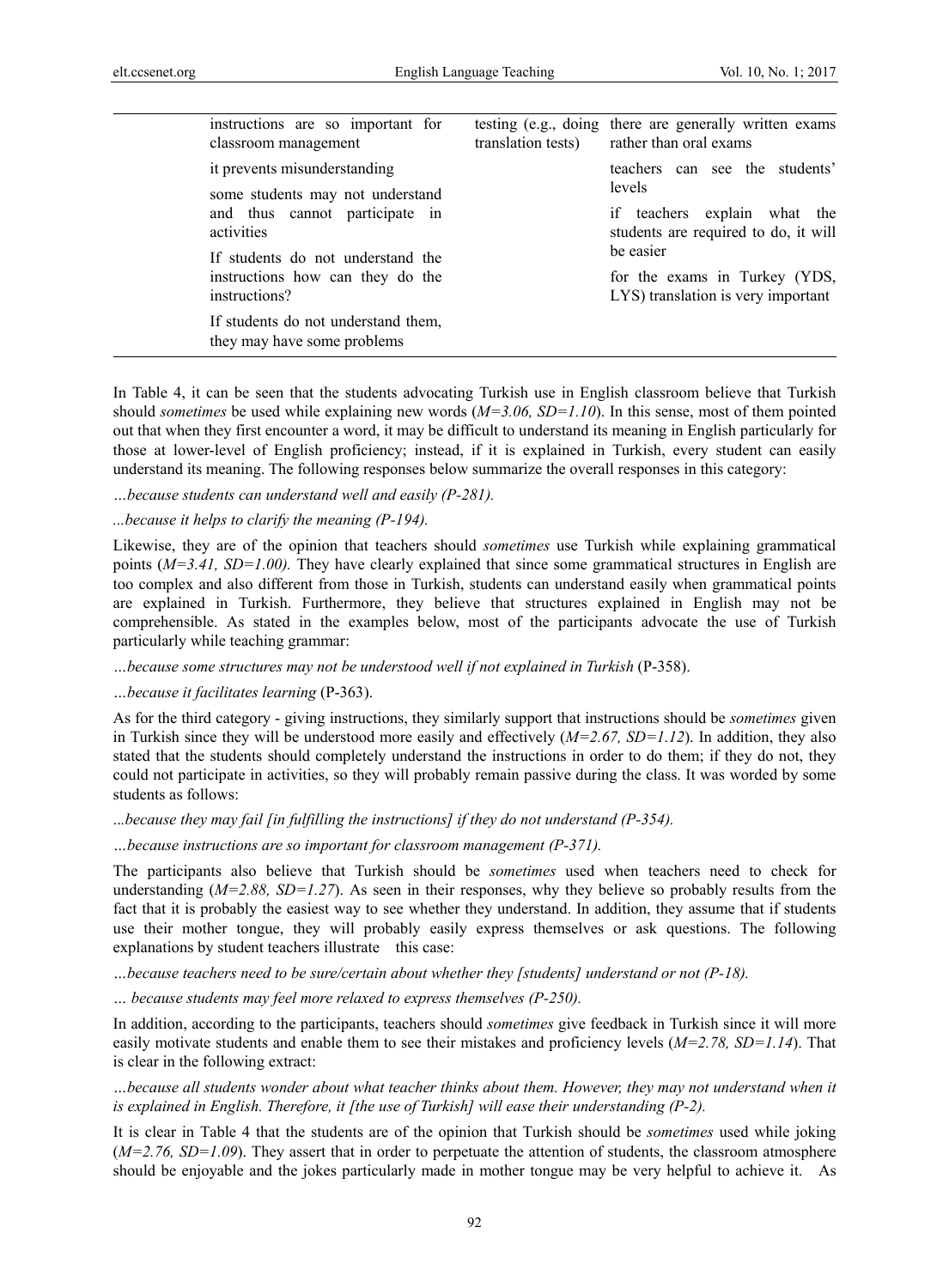seen in the following example, they believe that if jokes are made in English, they may not be understood and thus do not serve their aims.

*… because some expressions can be meaningful only when told in the native language (P-189).* 

Furthermore, while discussing methods in the classroom, the participants also support the occasional use of Turkish *(M=2.96, SD=1.06).* In this sense, the participants stated that students might not be good enough to discuss the methods in English, but they can provide feedback best in their native language. The following example clearly illustrates this case:

#### *… because [English] language competence of learners may not be adequate for discussion ( P-247).*

Finally, the students believe that Turkish is *sometimes* necessary while testing particularly due to the educational systems applied in Turkey where grammar-oriented teaching is generally preferred and exams are mostly given in the written form  $(M=2.85, SD=1.17)$ . However, they also stated that if it is not a translation test, there is no need to use Turkish. However, in the case of translation, bilingual application is a must. As seen in the extract from a student, for both instructions of the exams and translation exams, L1 will be very helpful:

*…because if teachers explain what the students are required to do in L1, it will be easier to understand (P-46).* 

Moreover, in addition to the specific situations in the questionnaire, three participants also added three new situations. They believe that while clarifying discipline problems, giving assignments, and explaining idioms teachers can use Turkish to enable students to comprehend clearly. However, they did not give any explanations for these situations.

The results of the research indicate that whereas most of the participants advocate the use of Turkish in English classes particularly when explaining new words, giving instructions, explaining grammar, checking for understanding, giving feedback, joking with students, discussing classroom activities, and testing, the others support the avoidance of its use since they think it may decrease the chance of exposure to the target language. In other words, most of the prospective teachers had positive attitudes towards Turkish L1 use while teaching English and these findings seem to be consistent with those of Al-Nofaie (2010), Levine (2003), Qian et al. (2009), and Alshammari (2011) which indicated that both teachers and students participating in their studies responded to L1 use positively.

 Confirming Levine (2003)'s study on students and teachers' attitudes toward the use of target language proposing that L1 is more likely to be used particularly while discussing grammar, course policies, tests or class assignments, the result pointed out that explaining grammatical structures will be more effective since it is believed to pave the way for learning. Similar results are also suggested by Mirza, et al. (2012) who revealed that teachers switch to their L1 (Bangla) in English classes particularly when explaining difficult grammatical rules, presenting new vocabulary, giving instructions, etc. Furthermore, it can be said that the results of the study also echo those of Sali's study (2014) pointing out that Turkish teachers of English in secondary schools use Turkish both for academic (such as explaining aspects of English, translating words and sentences, discussing learning and checking comprehension etc.) and managerial (giving instructions, managing discipline etc.) functions.

In addition, as also pointed out by Qian et al. (2009), another striking role of L1 use, if used in a suitable quantity, is that it fosters student-teacher interaction. According to the findings of this study, in compatible with Lo (2015) illustrating that L1 is more preferred by the teachers while teaching students with low L2 proficiency and discussing classroom activities or methods, L1 use may also encourage those students who do not rely on their L2 proficiency to express themselves. It can be also inferred from the explanations that lack of confidence in using target language may also urge both teachers and students to switch their first language. Similarly, in his study on student teachers' attitudes toward the use of target language, Bateman (2008) illustrated that student teachers appeared pusillanimous with the fear of losing control of the classroom or making mistakes in front of the students, particularly when there are native students in class.

Furthermore, it is also clear that since L1 use may lead the students to initiate and sustain verbal interaction, its use in classroom activities, particularly in group or pair works, is thought to be effective. That is also supported by Storch and Wigglesworth (2003) who suggest that teachers should consider L1 use "a normal psychological process" rather than prohibiting its use in an L2 class (p.768). In compatible with Scott and Fuente (2008) who proposed that exclusive use of L2 may build a barrier for learning as it will probably increase cognitive demands in tasks, particularly in form-focused tasks, it was also pointed out that L1 use may reduce cognitive overload, sustain interaction, and naturally foster language development. Furthermore, the findings revealed that L1 use may also have a positive role in reducing classroom anxiety and thus in creating a classroom atmosphere where there is a positive relationship between students and teacher and almost all students are eager to participate in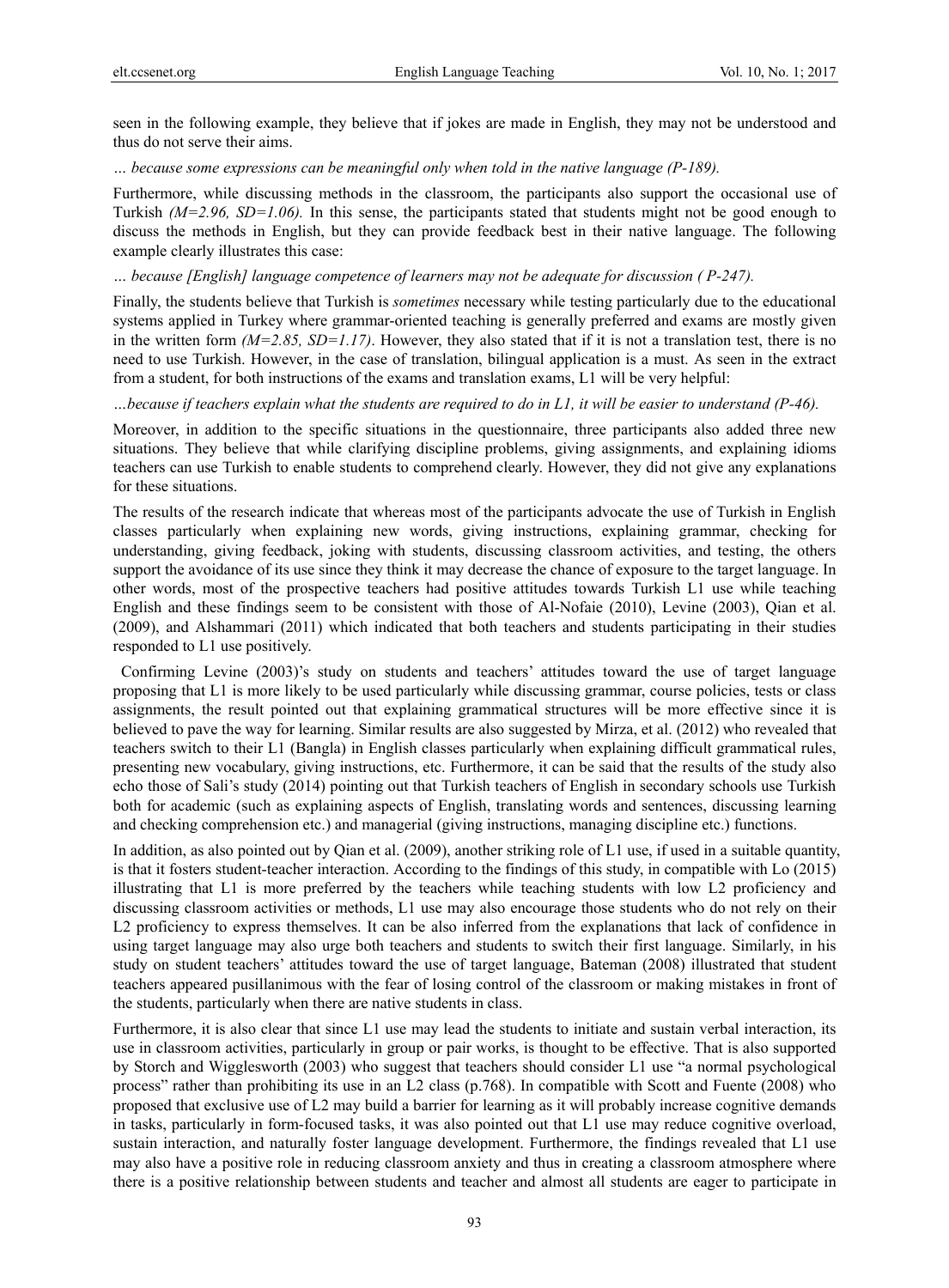activities. Similar conclusions were also obtained by Rolin-Ianziti and Varshney (2008).

#### **4. Conclusion**

The present study has investigated the views of Turkish prospective teachers at the ELT department on the use of Turkish while teaching English. The results revealed that most of the participants advocate Turkish use in English classes. The main reason suggested by the participants is that since Turkish is their mother tongue, it will ease the process and their understanding. Furthermore, they also believe that using Turkish will be more effective particularly in some situations. In this sense, they are of the opinion that Turkish should be sometimes switched to while explaining a new word, giving instructions, explaining grammatical structures, checking understanding, providing feedback, joking and discussing classroom activities with students, and testing. On the other hand, there are also participants who believe that using Turkish in English classes is not beneficial; rather, it decreases their chance to speak and listen to English. As they learn it in a country where English is almost never spoken, the only place to practice it is, surely, the class. Therefore, they suggested that Turkish use should be avoided as much as possible in English classes.

As Levine (2003) stated, year of instruction, proficiency level of target language, level of motivation, and the frequency of strategies on L2 use all have a great role in L2 use during English classes. In this sense, L1 use may yield positive results while teaching to students with low-level of proficiency or motivation whereas continuous use of target language may increase their anxiety and thus lead them to develop a negative attitude towards the language. It can be concluded that language teachers may take advantage of L1 use, which is "a naturally occurring phenomenon" (Moore, 2013, p. 251) in language classes, rather than completely prohibiting its use in class. Indeed, rather than simply suggesting that L1 use may be beneficial or a hindrance in language teaching process, we reached a conclusion that the one who will make decision on when to use which language is absolutely the teacher who knows the students, their needs, and their learning strategies, which is also asserted by Copland and Neokleous (2010).

Besides confirming previous research findings, the study also contributes additional evidence on why L1 should be used in L2 classes. However, it has some limitations particularly in terms of participants and data collection instruments. Firstly, the data were collected from 374 student teachers from four universities and that may be a very limited number for such a study to make generalizations over Turkish context. Secondly, as a data collection instrument, just a questionnaire was conducted. Finally, the data were collected from only student teachers but the perspectives of teachers and instructors were unfortunately disregarded. Further studies with similar topics need to be conducted with extra tools for data collection such as interviews and observation in different contexts in order to achieve a clearer understanding of attitudes toward L1 use in L2 teaching.

#### **References**

- Al-Nofaie, H. (2010). The attitudes of teachers and students towards using Arabic in EFL classrooms in Saudi public schools - A case study. *Novitas-Royal, 4*(1), 64-95.
- Alshammari, M. M. (2011). The use of the mother tongue in Saudi EFL classrooms. *Journal of International Education Research, 7*(4), 95-102. https://doi.org/10.19030/jier.v7i4.6055
- Anh, K. H. K. (2010). Use of Vietnamese in English language teaching in Vietnam: Attitudes of Vietnamese university teachers. *English Language Teaching, 3*(2), 119-128. http://dx.doi.org/10.5539/elt.v3n2p119
- Atkinson, D. (1987). The mother tongue in the classroom: A neglected resorcurce? *ELT Journal, 41*(4), 241-247. https://doi.org/10.1093/elt/41.4.241
- Bateman, B. E. (2008). Student teachers' attitudes and beliefs about using the target langauge in the classroom. *Foreign Language Annals, 41*(1), 11-28. https://doi.org/10.1111/j.1944-9720.2008.tb03277.x
- Brooks-Lewis, K. A. (2009). Adult learners' perceptions of the incorporation of their L1 in foreign language teaching and learning. *Applied Linguistics, 30*(2), 216-235. https://doi.org/10.1093/applin/amn051
- Celik, S. (2008). Opening the door: An examination of mother tongue use in foreign language classrooms. *Hacettepe Üniversitesi Eğitim Fakültesi Dergisi, 34*(34), 75-85.
- Cianflone, E. (2009). L1 use in English courses at university level. *ESP World, 8*(22), 1-6.
- Cook, V. (2001). Using the first language in the classroom. *Canadian Modern Language Review, 57*(3), 402-423. https://doi.org/10.3138/cmlr.57.3.402
- Copland, F., & Neokleous, G. (2010). L1 to teach L2: Complexities and contradictions. *ELT Journal, 65*(3), 270-280.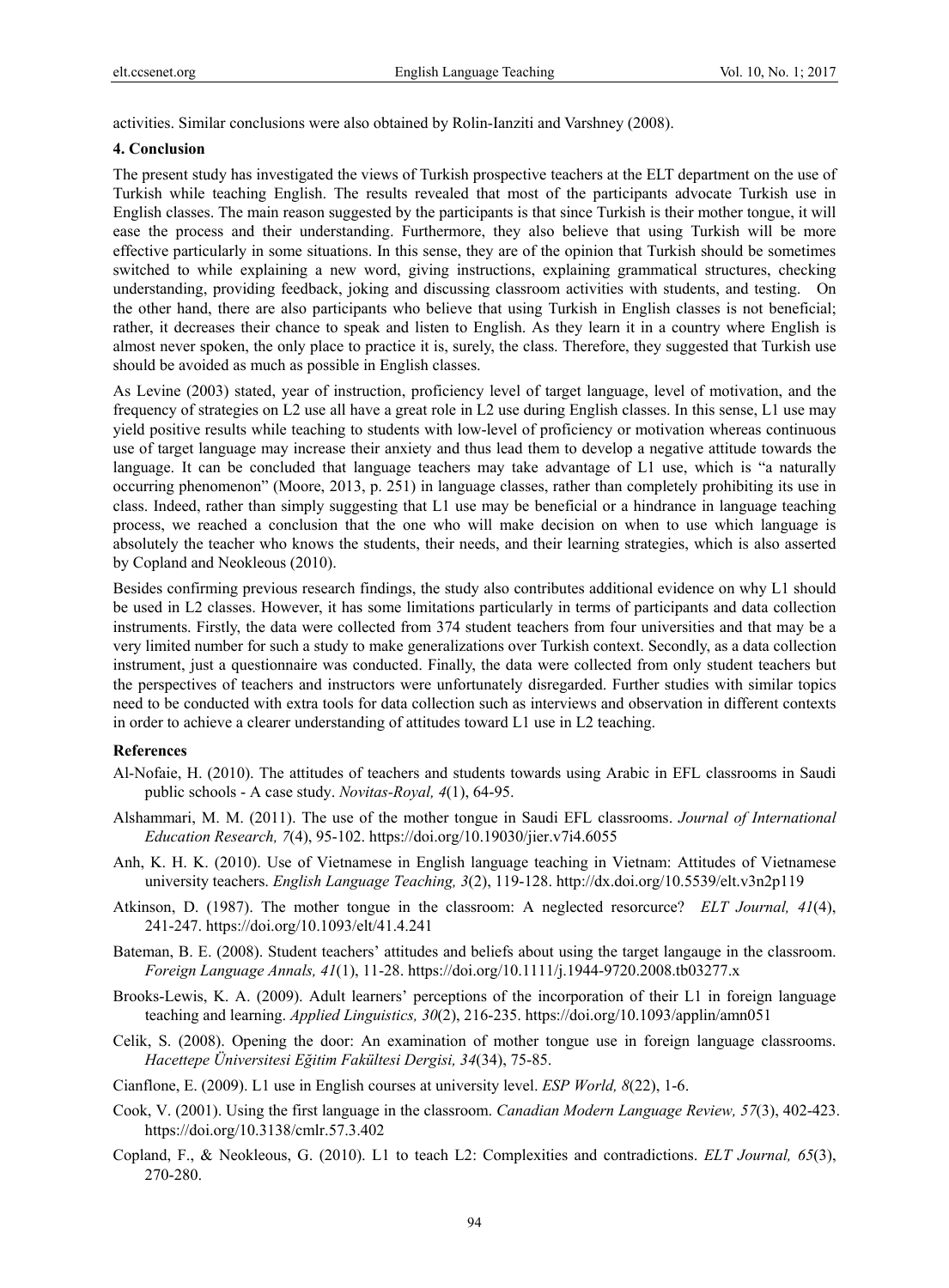- Creese, A., & Blackledge, A. (2010). Translanguaging in the bilingual classroom: A pedagogy for learning and teaching? *The Modern Language Journal, 94*(1), 103-115. https://doi.org/10.1111/j.1540-4781.2009.00986.x
- Creswell, J. W. (2005). *Educational research: Planning, conducting, and evaluating quantitative and qualitative research* (2nd ed.). Upper Seaddle River: Merrill.
- Cummins, J. (2007). Rethinking monolingual instructional strategies in multilingual classrooms. *Canadian Journal of Applied Linguistics/Revue canadienne de linguistique appliquée, 10*(2), 221-240.
- De La Campa, J. C., & Nassaji, H. (2009). The amount, purpose, and reasons for using L1 in L2 classrooms. *Foreign Language Annals, 42*(4), 742-759. https://doi.org/10.1111/j.1944-9720.2009.01052.x
- Edstrom, A. (2006). L1 use in the L2 classroom: One teacher's self-evaluation. *Canadian Modern Language Review, 63*(2), 275-292. https://doi.org/10.3138/cmlr.63.2.275
- Edstrom, A. (2009). Teacher reflection as a strategy for evaluating L1/L2 use in the classroom. *Babylonia, 1*(09), 12-15.
- Kayaoğlu, M. N. (2012). The use of mother tongue in foreign language teaching from teachers' practice and perspective. *Pamukkale Üniversitesi Eğitim Fakültesi Dergisi, 32*(2), 25-35.
- Krippendorf, K. (2004). *Content analysis An introduction to its methodology*. USA: Sage Publication.
- Levine, G. S. (2003). Student and instructor beliefs and attitudes about target language use, first language use, and anxiety: Report of a questionnaire study. *Modern Language Journal, 87*(3), 343-364. https://doi.org/10.1111/1540-4781.00194
- Littlewood, W., & Yu, B. (2011). First language and target language in the foreign language classroom. *Language Teaching, 44*(01), 64-77. https://doi.org/10.1017/S0261444809990310
- Lo, Y. Y. (2015). How much L1 is too much? Teachers' language use in response to students' abilities and classroom interaction in Content and Language Integrated Learning. *International Journal of Bilingual Education and Bilingualism, 18*(3), 270-288. https://doi.org/10.1080/13670050.2014.988112
- Macdonald, C. (1993). *Using the target language*. Cheltenham: Mary Glasgow.
- McMillan, J. H., & Schumacher, S. (2006). *Research in education: Evidence-based inquiry*. USA: Pearson
- Mirza, M. G. H., Mahmud, K., & Jabbar, J. (2012). Use of other languages in English language teaching at Tertiary Level: A case study on Bangladesh. *English Language Teaching, 5*(9), 71-77.
- Moore, P. J. (2013). An emergent perspective on the use of the first langauge in the English-as-a-foreign-langauge classroom. *The Modern Language Journal, 97*(1), 239-253. https://doi.org/10.1111/j.1540-4781.2013.01429.x
- Nation, P. (2003). The role of the first language in foreign language learning. *Asian EFL Journal, 5*(2), 1-8.
- Qian, X., Tian, G., & Wang, Q. (2009). Codeswitching in the primary EFL classroom in China Two case studies. *System, 37*(4), 719-730. https://doi.org/10.1016/j.system.2009.09.015
- Richards, J. C., & Rodgers, T. (2001). *Approaches and methods in language teaching*. New York: Cambridge University Press. https://doi.org/10.1017/CBO9780511667305
- Rolin-Ianziti, J., & Brownlie, S. (2002). Teacher use of learners' native language in the foreign classroom. *Canadian Modern Language Review-Revue Canadienne Des Langues Vivantes, 58*(3), 402-426. https://doi.org/10.3138/cmlr.58.3.402
- Rolin-Ianziti, J., & Varshney, R. (2008). Students' views regarding the use of the first language: An exploratory study in a tertiary context maximizing target langauge use. *The Canadian Modern Language Review/La Revue Canadienne de Langues Vivantes, 65*(2), 249-273. https://doi.org/10.3138/cmlr.65.2.249
- Sali, P. (2014). An analysis of the teachers' use of L1 in Turkish EFL classrooms. *System, 42*, 308-318. https://doi.org/10.1016/j.system.2013.12.021
- Sarıçoban, A. (2010). Should native language be allowed in foreign language classes? *Eurasian Journal of Educational Research (EJER), 38*, 164-178.
- Schweers Jr, W. (1999). Using L1 in the L2 classroom. Paper presented at the English Teaching Forum.